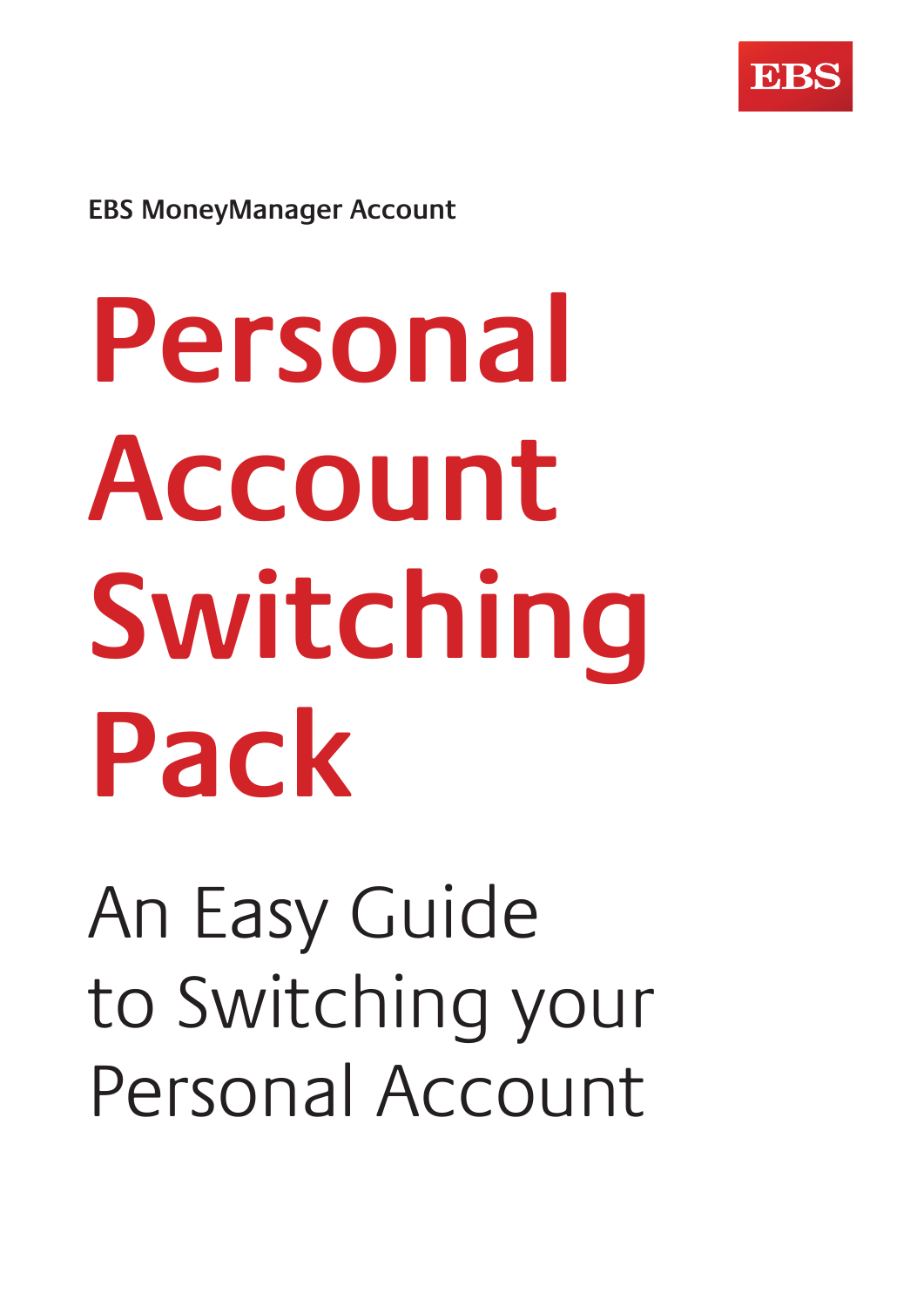### **3 Stages of Switching**

### **Stage 1**

Drop into any EBS office. A full list of EBS offices is available on **www.ebs.ie.** Please see also the contact details provided along with this Pack, which will allow you to make an appointment to switch should you wish to do so.

### **Stage 2**

To ensure that your account opening process progresses smoothly and efficiently, bring all of your identification documents with you when you visit your local office. Be sure to bring two forms of suitable identification (ideally a passport or driving licence as well as an up to date utility bill or recent bank statement) with you.

Please talk to one of our staff at your local EBS office if you are not in possession of the documentation.

### **Stage 3**

Sign the relevant application forms.

### **What we do**

We will open your new EBS MoneyManager account once your application has been approved and set you up on EBS Your Accounts Online.

Then, we'll work with your old bank to arrange for your Standing Order and active Direct Debit instructions to be set up on your new EBS MoneyManager account so that your new account is up and running.

On pages 4 to 9 we explain these stages further, and on page 10 we have explained some key terms for you.

**EBS d.a.c. Registered Office: 10 Molesworth Street, Dublin 2, D02 R126. Registered in Ireland, No. 500748. EBS d.a.c. is regulated by the Central Bank of Ireland.**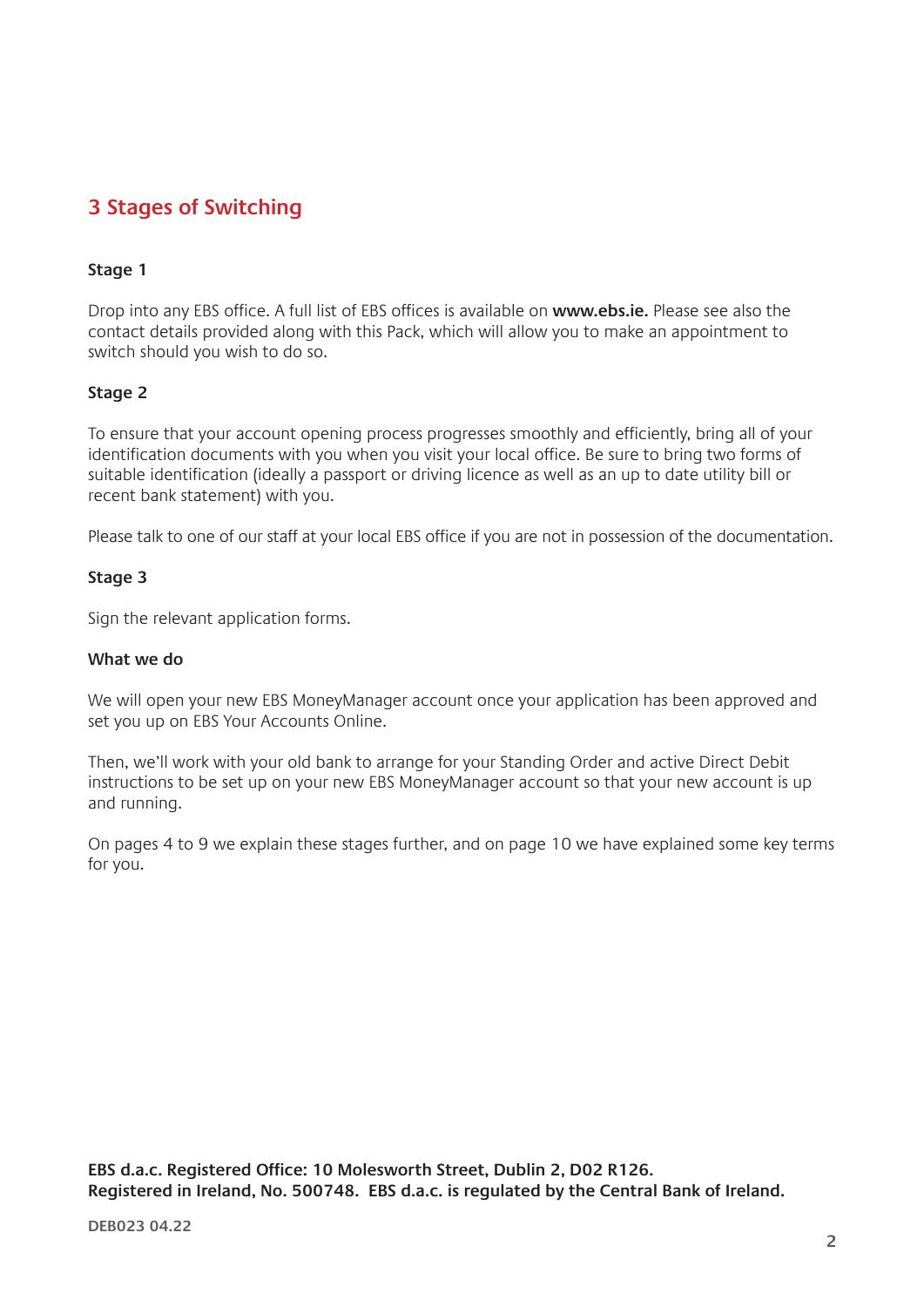### **EBS MoneyManager Account**

The information below provides an overview of the EBS MoneyManager Account. You should read this carefully as it sets out the key features and the services available with an EBS MoneyManager Account.

| Eligibility                                                  |                                                                                                                                                                                                                                                                                                          |  |  |  |  |  |
|--------------------------------------------------------------|----------------------------------------------------------------------------------------------------------------------------------------------------------------------------------------------------------------------------------------------------------------------------------------------------------|--|--|--|--|--|
| Who is eligible to open an EBS                               | Applicants must be over 18 and resident in the European Economic Area.                                                                                                                                                                                                                                   |  |  |  |  |  |
| MoneyManager Account?                                        | EBS MoneyManager Accounts may only be used for personal purposes.<br>There is a limit of 2 account-holders per account.                                                                                                                                                                                  |  |  |  |  |  |
| <b>EBS Debit Card</b>                                        |                                                                                                                                                                                                                                                                                                          |  |  |  |  |  |
|                                                              | EBS Debit Card that can be used in outlets worldwide wherever the<br>Mastercard® symbol is displayed.                                                                                                                                                                                                    |  |  |  |  |  |
|                                                              | National and International ATM and Point of Sale (POS) facilities.                                                                                                                                                                                                                                       |  |  |  |  |  |
| EBS Debit Card                                               | For International use, you must supply us with your mobile phone number,<br>which allows us to notify you for fraud prevention purposes.                                                                                                                                                                 |  |  |  |  |  |
|                                                              | Please see www.ebs.ie for a list of European countries where the Card will<br>work automatically. If you are planning to travel to a country which is not<br>included in this list, you will be required to contact us on 0818 654 328<br>or +353 1 665 8080 to request use of the Card in that country. |  |  |  |  |  |
| <b>Features</b>                                              |                                                                                                                                                                                                                                                                                                          |  |  |  |  |  |
| Charges                                                      | Please see 'Guide to Interest Rates and Charges' that accompanies this<br>Pack, for full details.                                                                                                                                                                                                        |  |  |  |  |  |
| Interest rates                                               | Please see 'Guide to Interest Rates and Charges' that accompanies this<br>Pack, for full details.                                                                                                                                                                                                        |  |  |  |  |  |
| Direct Debits and Standing Orders                            | Electronic funds transfer by way of Direct Debit and Standing Order.                                                                                                                                                                                                                                     |  |  |  |  |  |
| Single Euro Payments Area                                    | SEPA Direct Debits may be paid from and into an EBS MoneyManager<br>account.                                                                                                                                                                                                                             |  |  |  |  |  |
| Online                                                       | Make purchases online, pay bills online, make transfers between your EBS<br>accounts, keep track of your account online.                                                                                                                                                                                 |  |  |  |  |  |
| Chequebooks, Passbooks and<br>Credit Facilities / Overdrafts | Not available, however withdrawals may be made by EBS Cheque at all<br>EBS offices <sup>+</sup> .                                                                                                                                                                                                        |  |  |  |  |  |

**The EBS Debit Card is provided by Mastercard. Mastercard is a registered trademark of Mastercard International Incorporated.**

**Government Stamp Duty will be charged at a rate of €0.12 per ATM transaction. Government Stamp Duty only applies to ATM transactions carried out within Ireland (excluding Northern Ireland). This charge is capped at €2.50 if you only use your debit card for ATM transactions and capped at €5 if you use your debit card for both purchases and ATM transactions. Government Stamp Duty charge on debit cards is applied in January, for the previous year. The information above is correct as at 27th April 2018 and is subject to change. Further details are available at any local EBS, on our website www.ebs.ie, or by phone at 0818 654 322.**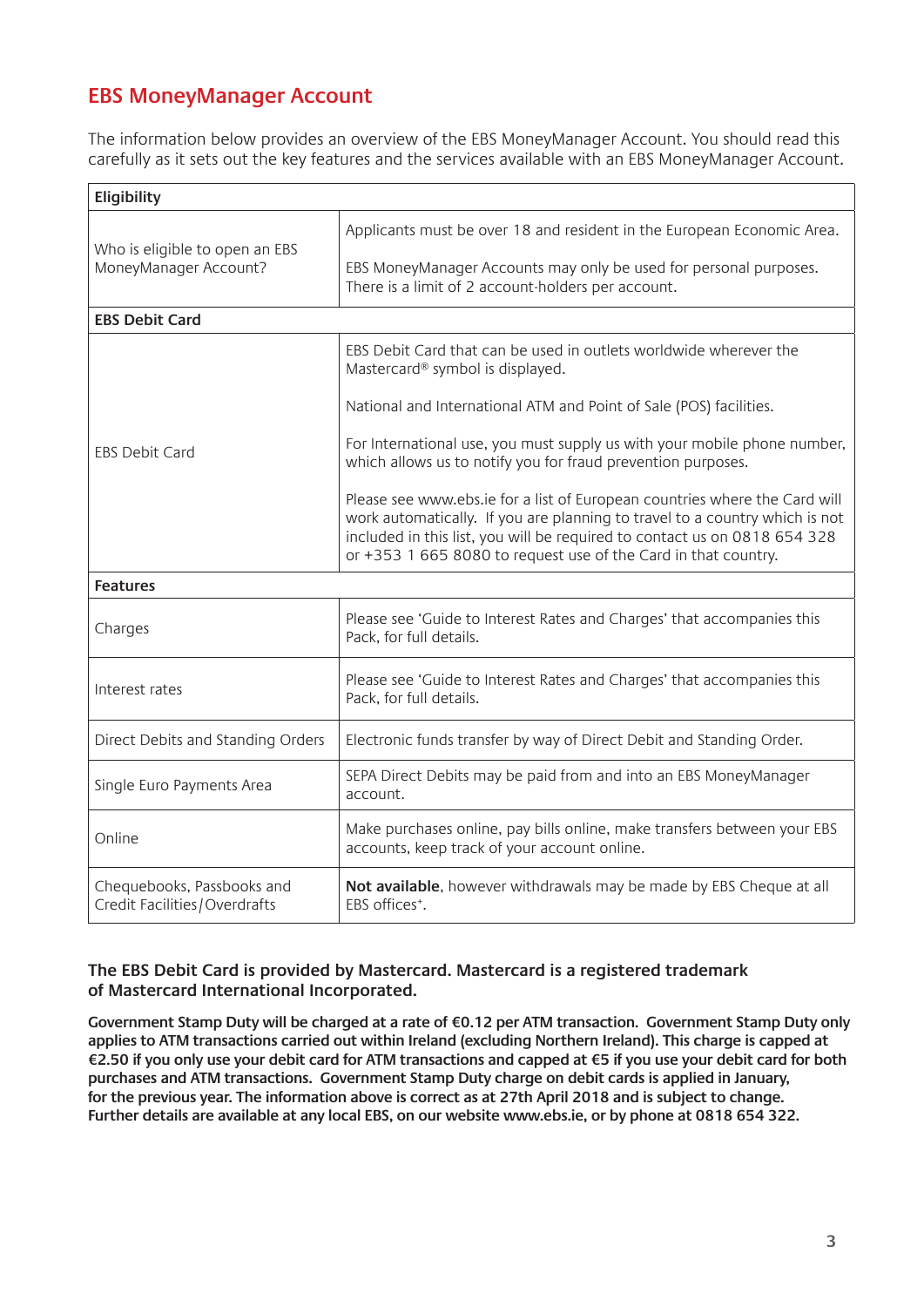# A Step-by-Step Guide to switching to an EBS MoneyManager Account

The "Code of Conduct on the Switching of Payment Accounts with Payment Service Service Providers" was introduced to make it easier for customers to switch from one bank to another. The Code sets out two options for personal customers:

# **Option A**

Switch into an EBS MoneyManager Account and close your account with your old bank. or

# **Option B**

Switch all your active Direct Debits and Standing Orders to an EBS MoneyManager Account - but keep your old account open at your old bank.

Under the Code of Conduct for the Switching of Payment Accounts with Payment Service Providers 2016, the old bank (where you have your existing account) must ensure that all steps are taken to facilitate moving your account within 7 working days of the switching date and the new bank (where you want to switch your account) must ensure that all steps are taken to open your new account within 10 working days of the switching date.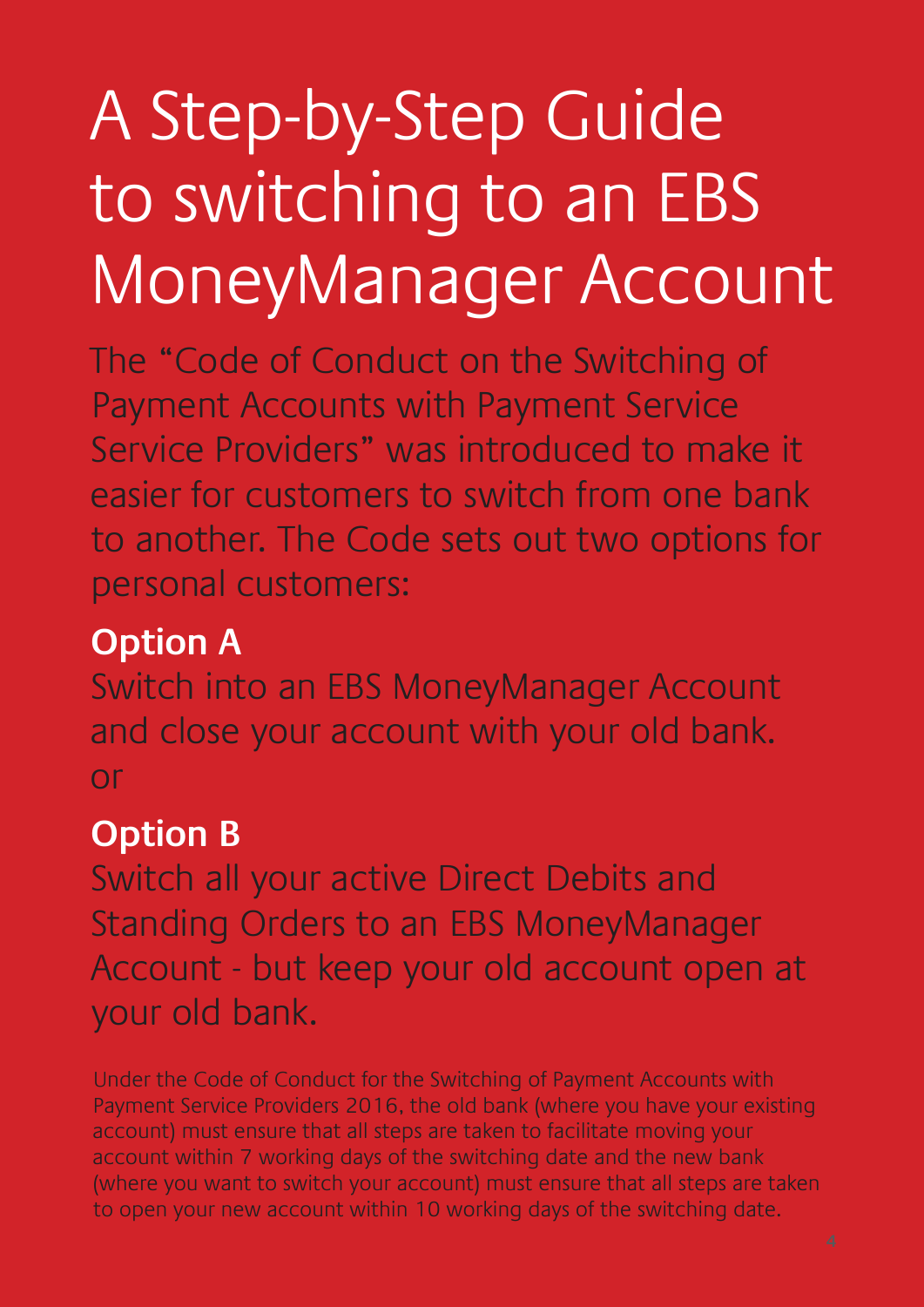# **Option A**

**Step** 

### **Switch into an EBS MoneyManager Account and close your old account**

Opening your new EBS MoneyManager Account

The first step in making the switch is to open an EBS MoneyManager Account. Your EBS MoneyManager Account will be opened as soon as your application is approved.

### **Please note the following before opening an EBS MoneyManager Account:**

• Currently, credit facilities are not available on new EBS MoneyManager Accounts.

Remember your Identification Documentation (ID)

• In order to comply with legislation to combat money laundering and terrorist financing we will need to see suitable documentation to verify both your identity and your current permanent address.

### **Example of Photo ID:**

A valid Passport, a current Driving Licence or an EU National Identity Card.

### **Example of Proof of Residential Address (documents must be no more than 6 months old):** Correspondence from a utility company

(e.g. telephone/gas/electricity/heating/oil/waste collection)

A statement from a regulated financial institution (insurance/assurance company, bank, building society, credit card company) or correspondence from a government department/body.

Please talk to one of our staff at your local EBS office if you do not possess the documentation outlined above.

When you open your EBS MoneyManager Account you will receive:

- 1. EBS Terms of Business;
- 2. A copy of the EBS MoneyManager terms and conditions, which include full details of associated charges;
- 3. Details of your new account including the account number, the International Bank Account Number (IBAN) and EBS' Bank Identifier Code (BIC) (see key terms explained on page 10); and
- 4. A point of contact to help you with any queries.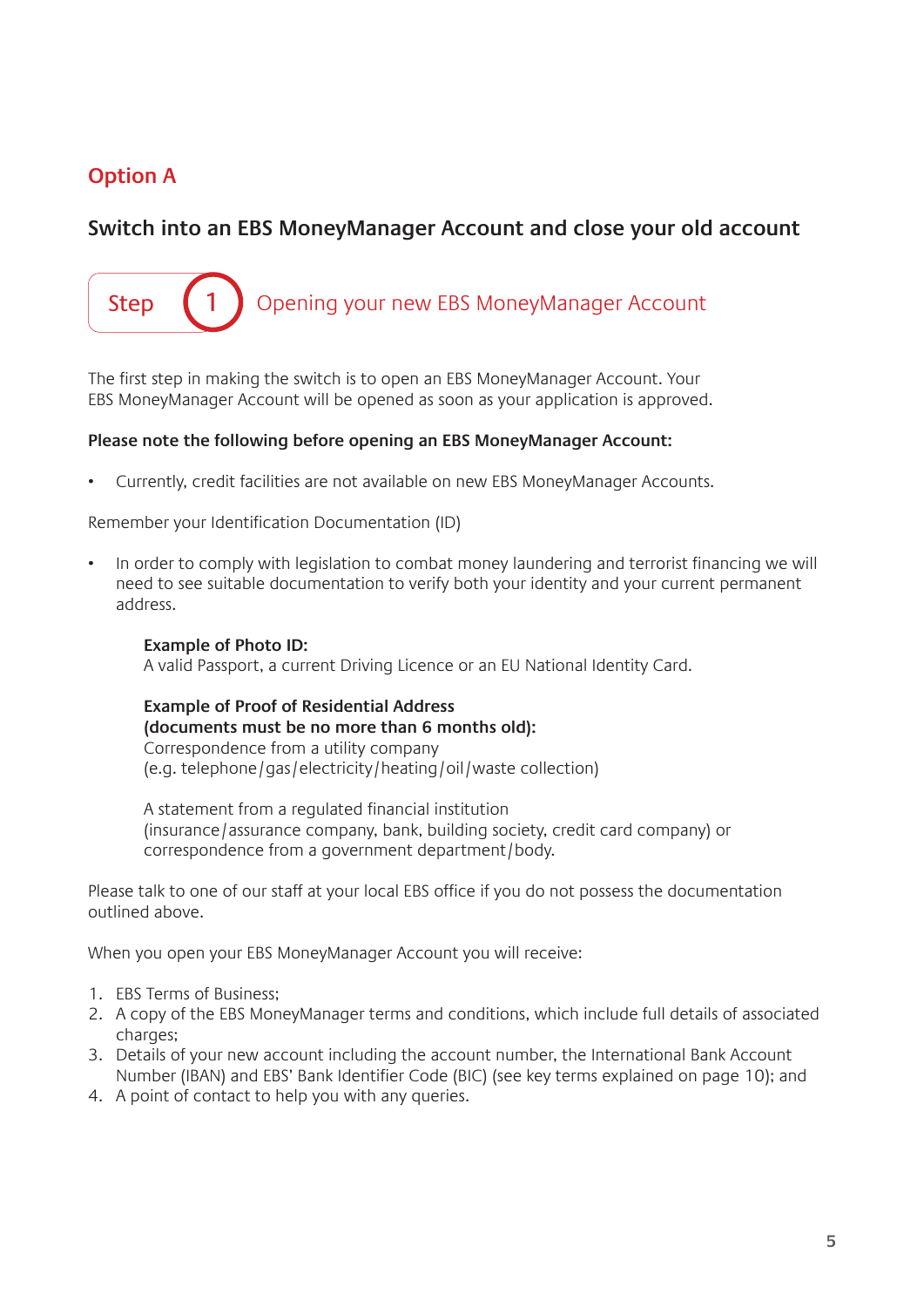

### **Advance planning will help your switch go smoothly.**

Here is what you can do to prepare:

- Choose a date for making the switch when there is low/no activity on your old account: this will minimise the level of disruption to your account. EBS will accommodate your preferred Switching Date. (Note: Your Switching Date will be the date the switching process commences).
- Complete the form headed "Transfer of Account Form" (enclosed in this Pack) your signature on this form will authorise EBS and your old bank to switch your account.
- Notify your employer or anyone lodging into your account. We have included sample letters in this Pack.
- If you have SEPA Direct Debits with a Direct Debit Originator outside the Republic of Ireland, unfortunately EBS are not able to transfer these and you will have to contact the originator and give them your new account details, not forgetting the Bank Identifier Code (BIC) and International Bank Account Number (IBAN) (see key terms explained on page 10).

### **Cheques and Cash**

### **Remember to:**

- Stop using any bank card(s) or cheque book(s) on your old account as and from the Switching Date agreed with EBS.
- Make sure all cheques you have issued on your old account have gone through: cheques presented after the account is closed will not be paid but instead returned marked "Account Switched" or "Account Closed" or "Account Transferred". If there are cheques outstanding, you may want to contact the payee(s) and make alternative payment arrangements.
- Destroy any old bank cards by cutting them in two and returning them to your old bank.
- Send any unused cheques on your old account back to your old bank: you may be entitled to a refund of Stamp Duty, so make sure you ask.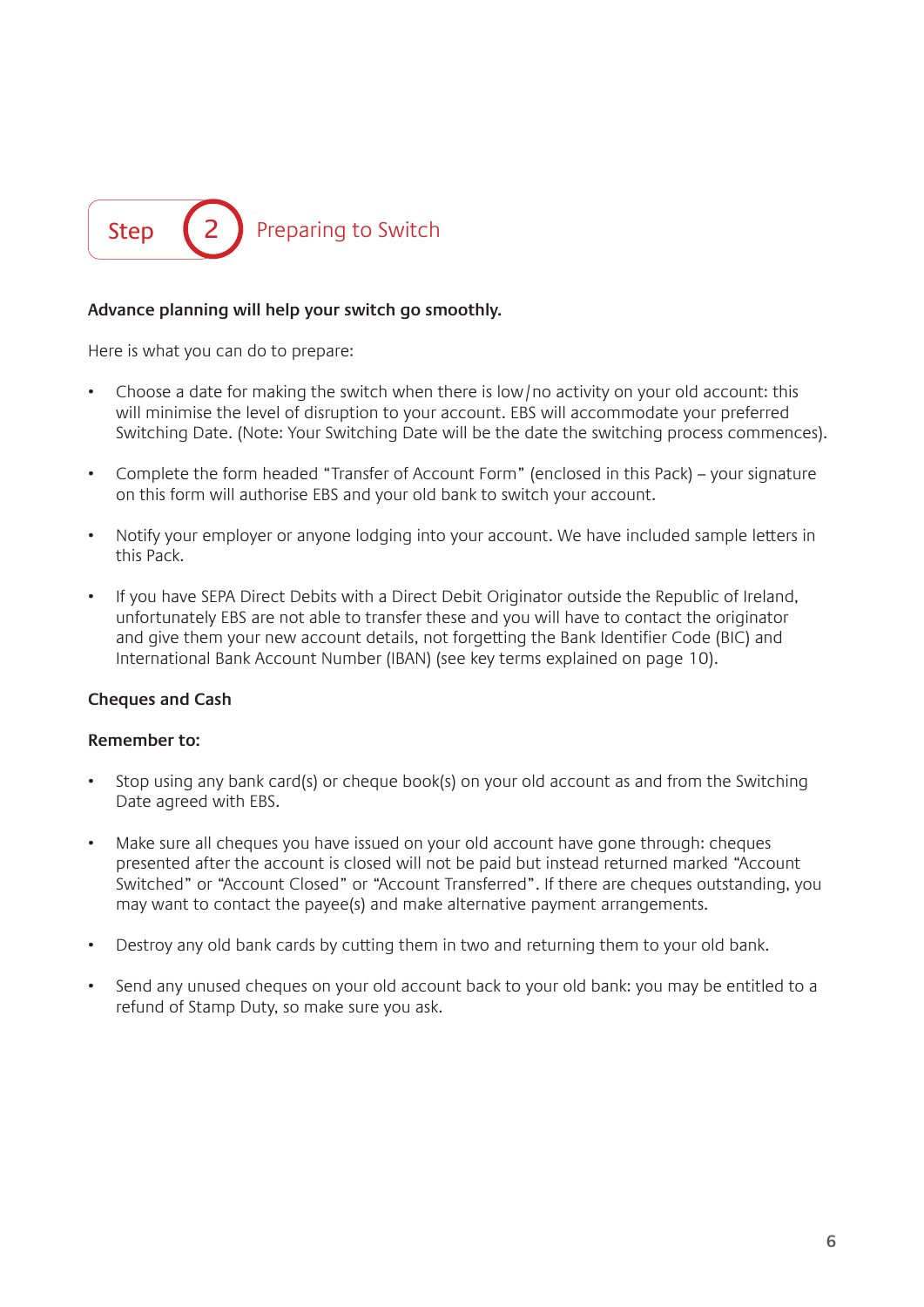

### **Now that you have all the ground work completed, you can hand it over to us:**

- EBS will send your completed Transfer of Account Form to your old bank to arrange for the closure of your account held there.
- Your old bank will do the following:
	- Send a list of all your active Direct Debits and Standing Orders to EBS and a copy to you for checking
	- Inform your Direct Debit Originators of your new EBS MoneyManager account details. Please note - It is up to you and your Direct Debit Originators to ensure all active direct debits are presented against your new EBS account. EBS are reliant on your Originators presenting on your new EBS account in order to have your direct debits successfully switched to your new EBS account.
	- Refund stamp duty, where due, on unused cheques which you have returned
	- Add any charges/interest due to your account
	- Transfer the balance on your account to your new EBS MoneyManager account
	- Close your old account
	- Send you a Closing Statement for your old account
- **• These switching actions will be completed within seven working days of the Switching Date.**
- EBS will set up your Standing Orders on your EBS MoneyManager account as soon as we receive the list from your old bank.
- EBS will order your new bank card(s).
- **• The switch will be completed and your account will be up and running within ten working days from the Switching Date selected by you.**
- Remember: during the switch period, make sure you have enough money in your new and old accounts to cover any transactions, including Standing Orders, Direct Debits, cheques, interest, fees and charges.



- Your new EBS MoneyManager account is now fully operational and you can start using it.
- Your old account with your old bank is now closed.

Statement Record: it is worth noting that when you switch your account, you are entitled to ask your old bank for a statement of your account for the previous 12 months. If this statement is not available to you electronically, the bank will provide a printed copy, free of charge.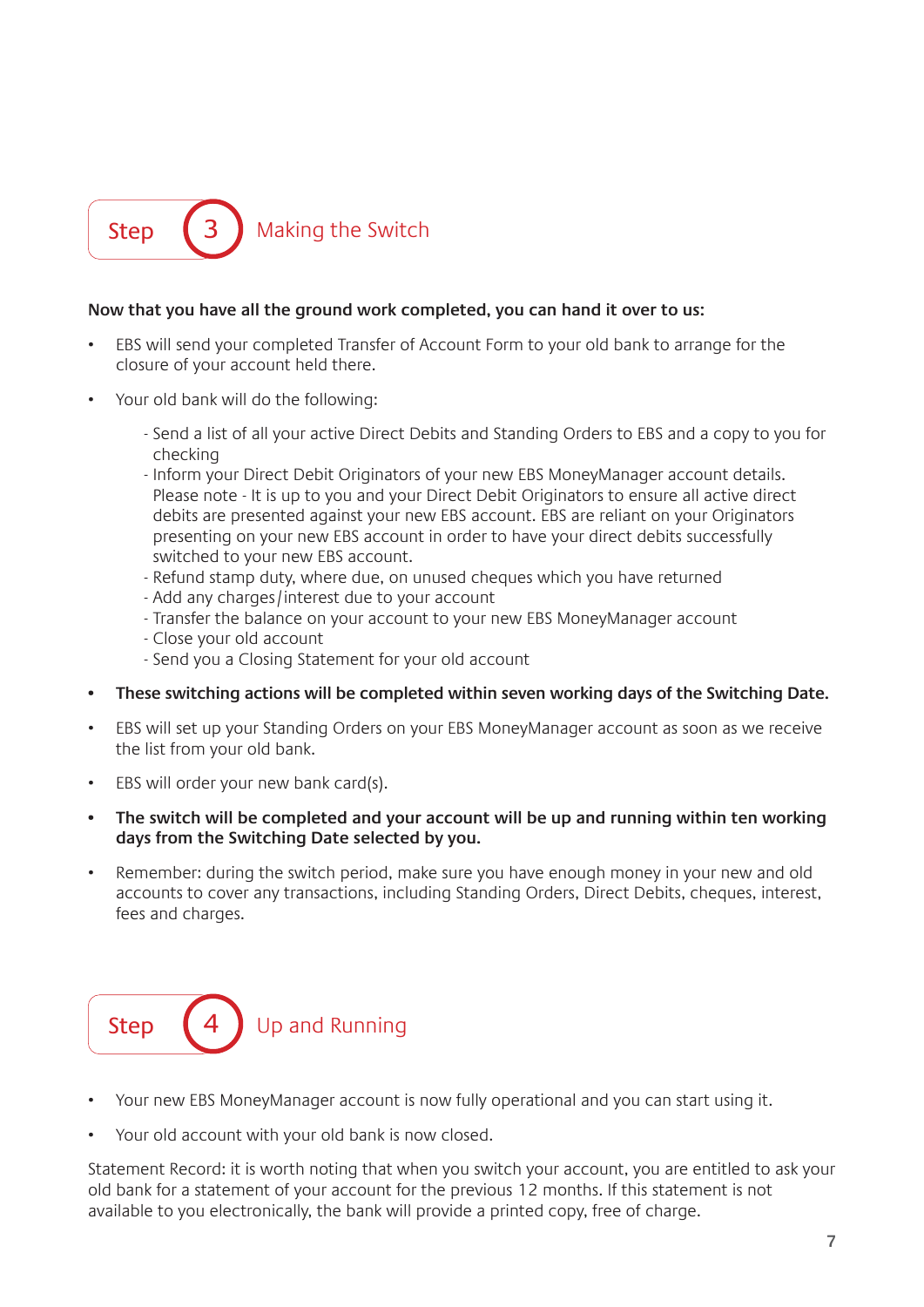# **Option B**

### **Switch all your active Direct Debits and Standing Orders to your new/ existing EBS MoneyManager account – but keep your old account open with your old bank.**

When you choose this option, your account balance stays in your account at your old bank but your active Direct Debits and Standing Orders switch to your EBS MoneyManager account. Most of the steps described for Option A also apply here, but there are a few differences outlined below:

# **Step** Completing the form: EBS Transfer of Account Form

### **Once you have opened an EBS MoneyManager account, fill in the Transfer of Account Form, making sure to choose Option B. Make sure you:**

- Tell us that you want to switch all your active Direct Debits and Standing Orders to your EBS MoneyManager account and leave your old account open.
- Specify your preferred Switching Date i.e. the date that you want the switching process to commence, ideally a time of low/no activity in your account at your old bank so the chance of disruption is minimised. EBS will accommodate your preferred Switching Date.

Remember: when you choose this option, your account in your old bank remains open and any balance stays there. Also, the terms and conditions of your account in your old bank will continue to apply to that account.



### **With some advance planning and checking, your switch can be smooth and swift:**

- Notify your employer or anyone lodging into your old account that your account details have changed, if you wish your new account to be credited. We have included sample letters in this pack.
- If you are a Direct Debit Originator (someone pays you by Direct Debit) you should arrange to change your bank details if necessary.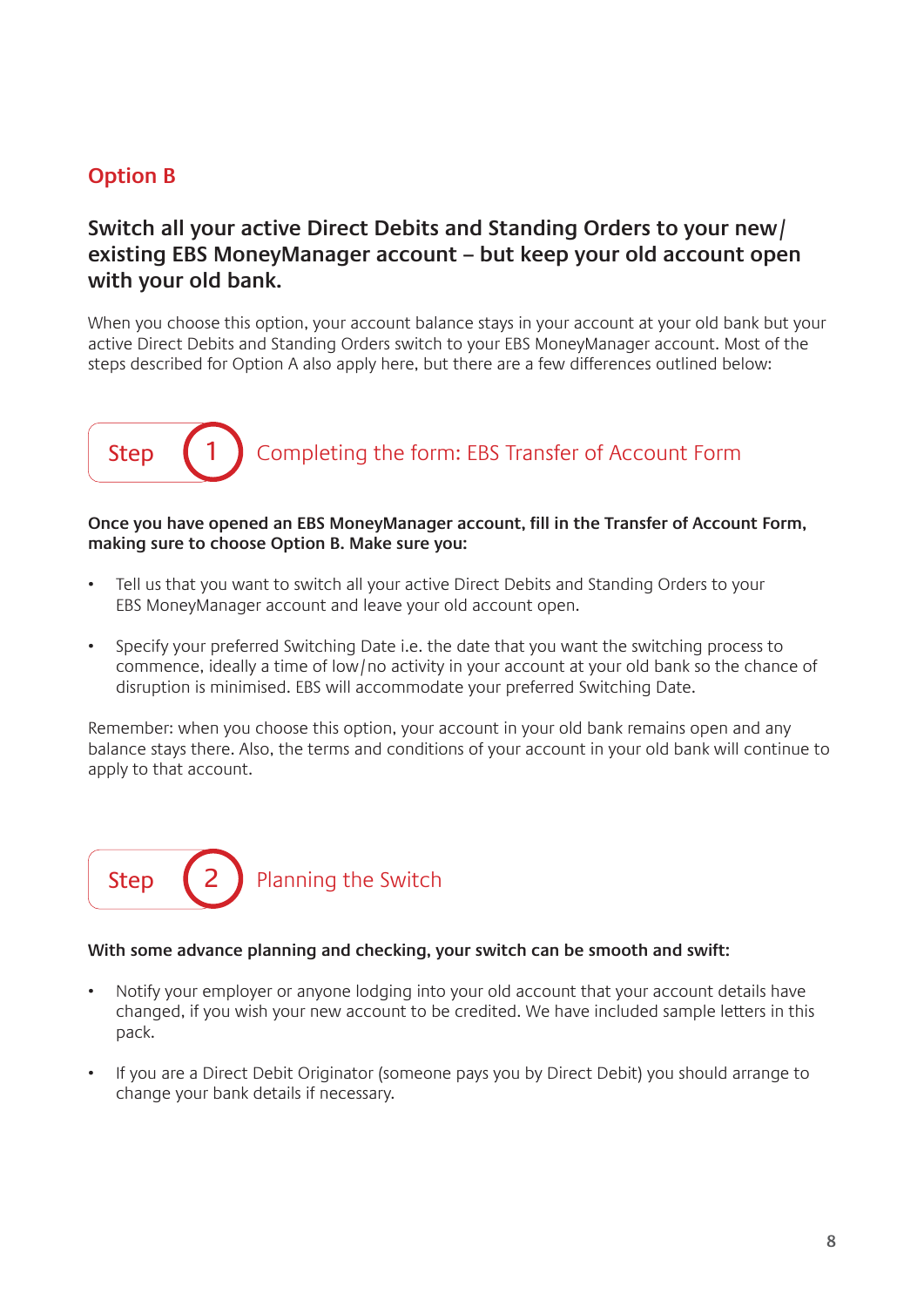

### **Now that you've done the groundwork, you can hand it over to us:**

- We will send your completed Transfer of Account Form to your old bank to arrange for the transfer of all your active Direct Debits and Standing Orders to your EBS MoneyManager account.
- Your old bank will then send EBS a list of your active Direct Debits and Standing Orders and a copy to you, which you will need to check carefully.
- Direct Debit Originators will be notified by your old bank of your new EBS MoneyManager account details. Please note - It is up to you and your Direct Debit Originators to ensure all active direct debits are presented against your new EBS account. EBS are reliant on your Originators presenting on your new EBS account in order to have your direct debits successfully switched to your new EBS account.
- We will set up on your EBS MoneyManager account all your active Direct Debits and Standing Orders. Remember we cannot transfer any Direct Debits originating outside of Ireland. If you have SEPA Direct Debits with a Direct Debit Originator abroad you will have to notify the originator(s) of your EBS MoneyManager account details including your Bank Identifier Code (BIC) and International Bank Account Number (IBAN) (see key terms explained on page 10).
- **• The timelines for Option B are the same as Option A. Your account will be up and running within ten working days from the Switching Date selected by you.**



- All switched active Direct Debits and Standing Orders will from now on be paid out of your EBS MoneyManager account.
- Your account with your old bank will remain open and any balance remains in the account.
- Any cards on your account in your old bank will remain active unless you choose to cancel them: remember that you will pay Stamp Duty for every bank card related to active accounts**.**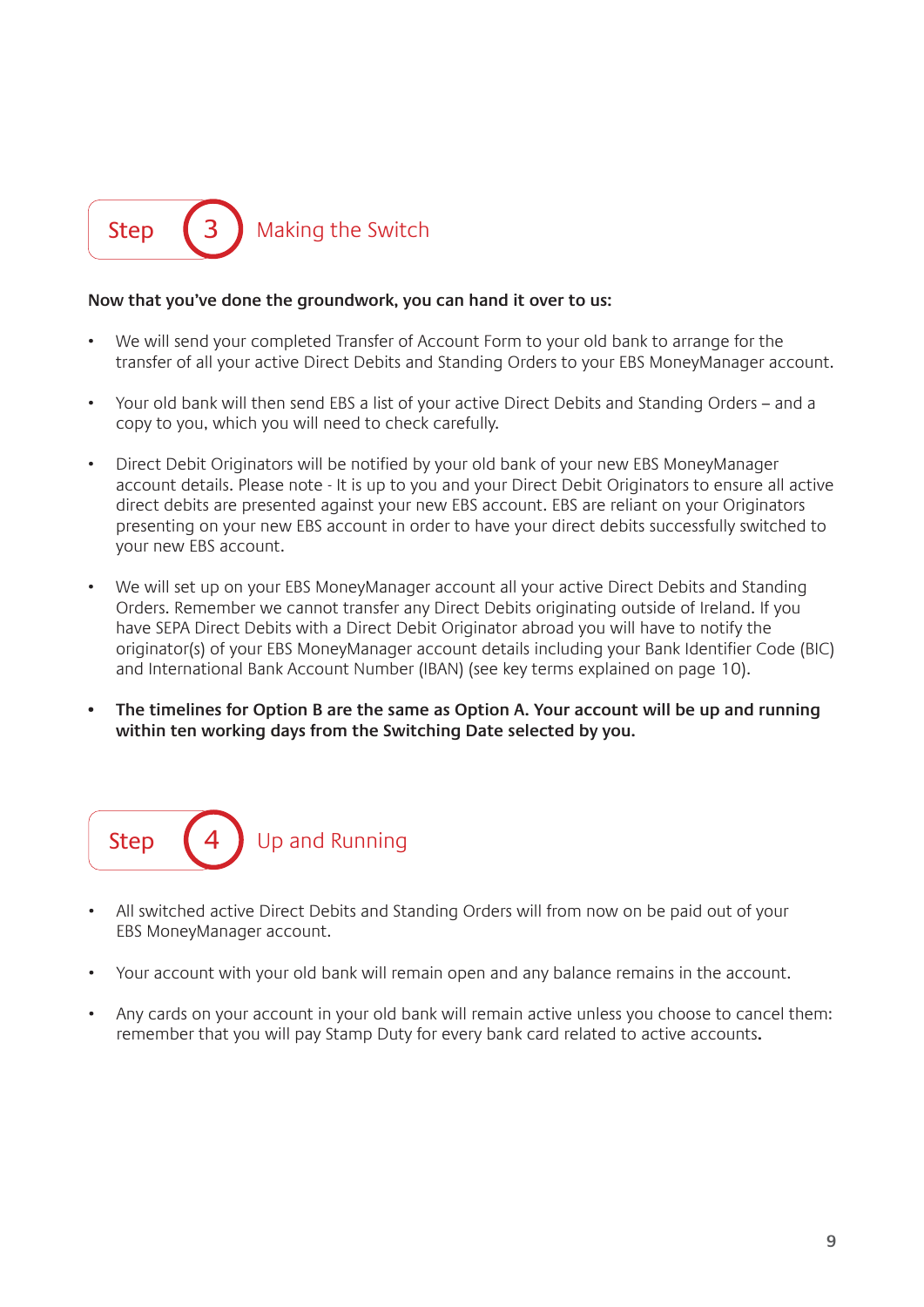# **Remember!**

- Our dedicated team will be able to assist you with any switching queries on **0818 654 322**.
- Lines are open 9.00am to 5.00pm.
- Keep an eye on both accounts until this process is completed.
- Make sure you select a Switching Date for the switch to commence when there is low/no activity on your account. During the transfer make sure you have enough money in your new and old accounts to cover any transactions.
- If you choose to close your old account (i.e. Option A) please don't use your old cards or cheque book once the switching process has started.
- Any cheques presented on your old bank account after it has been closed will not be paid; they will be returned marked "Account Switched" or "Account Transferred" or "Account Closed".
- Single Euro Payments Area (SEPA) Direct Debits may be paid from and into an EBS MoneyManager account. See below for explanation of SEPA Direct Debits.

# **Some terms explained**

### **Standing Order**

The account provider makes regular transfers, on the instruction of the customer, of a fixed amount of money from the customer's account to another account.

### **Direct Debit**

The customer permits someone else (recipient) to instruct the account provider to transfer money from the customer's account to that recipient. The account provider then transfers money to the recipient on a date or dates agreed by the customer and the recipient. The amount may vary.

### **Switching Date**

Switching Date means the date agreed by the consumer and the credit institutions for the switch process to commence.

### **Direct Debit Originator**

An Originator is a company or organisation that is authorised by you to collect direct debits directly from your bank account. Typically originators will be utilities such as electricity, gas and telephone companies and also included will be financial institutions and clubs and associations.

### **The Single Euro Payments Area (SEPA)**

SEPA aims to make all electronic cross-border payments in Euro between the 31 participating countries as easy, inexpensive and secure as possible. In the new SEPA world a customer can make electronic payments to any beneficiary located anywhere in the euro area using a single bank account and a single set of payment instructions. This means making a payment from Dublin to Dusseldorf will cost the same as from Dublin to Dingle, and will be processed within the same timeframe. SEPA direct debits operate under the SEPA Scheme with a common level of service within the 31 participating countries.

### **SEPA Direct Debit Originators**

Under the SEPA Scheme, you will be able to pay bills with direct debit originators throughout Europe from your euro account in the Republic of Ireland using the SEPA Direct Debit Scheme. So for instance, if you have a property in Spain, you will be able to pay the utilities bills to the Spanish utility companies directly from your Irish account. However you will need to notify direct debit originators which are located outside of Ireland yourself of the changes to be made to your account details.

### **Deposit Guarantee Scheme**

We are a member of the Deposit Guarantee Scheme administered by the Central Bank of Ireland. The Deposit Guarantee Scheme protects depositors in the event of a credit institution failing. The maximum amount payable is  $\epsilon$ 100,000 per credit institution in respect of all eligible deposits held by one depositor.

For further information on the Deposit Guarantee Scheme and on what eligible deposits are protected please see www.ebs.ie/saving-and-investing/deposit-guarantee-scheme.html and www.depositguarantee.ie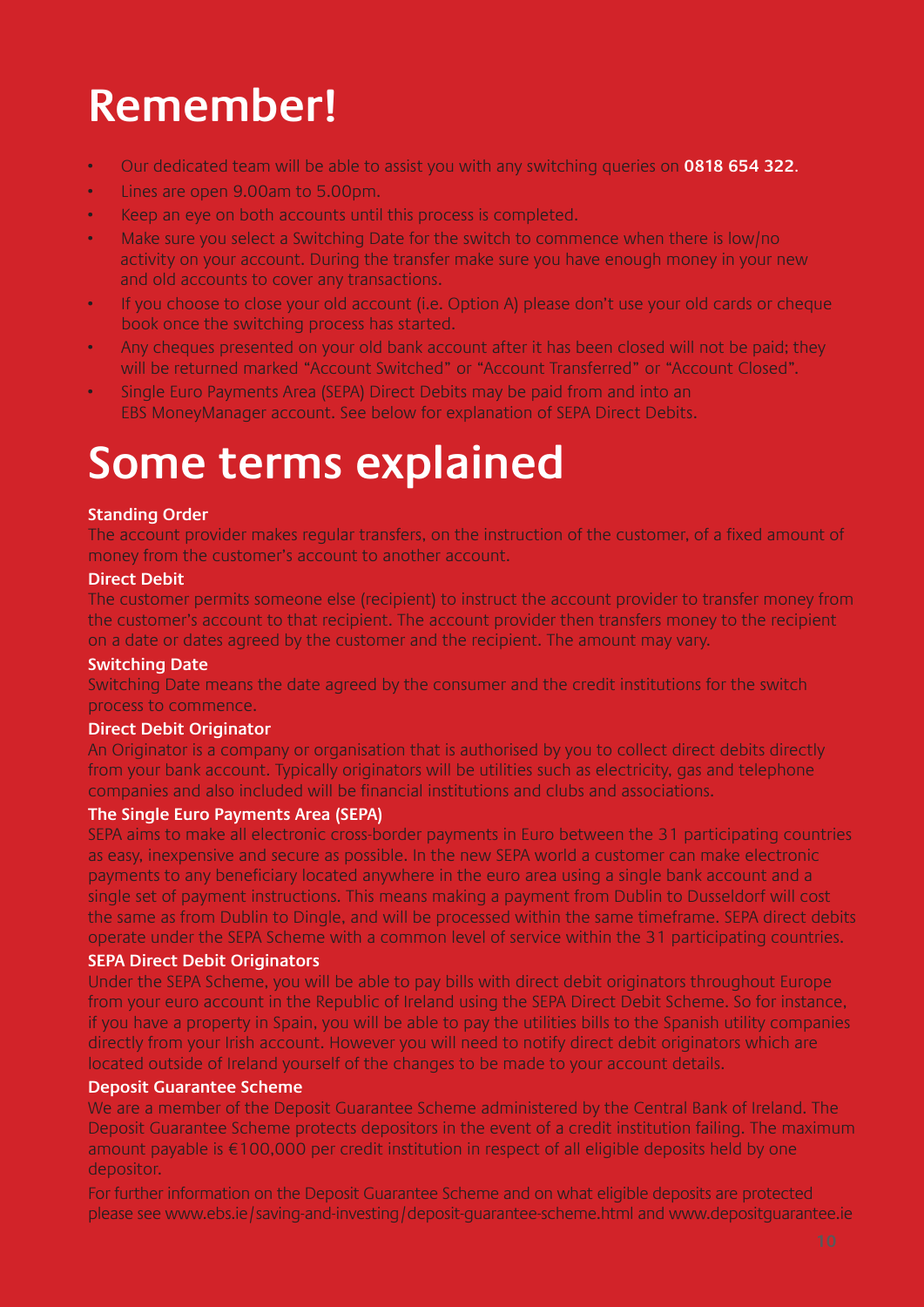

# **Transfer of Account Form**

| Old Bank Name & Address:                                                            |  |                                                                    |  |  |  |  |
|-------------------------------------------------------------------------------------|--|--------------------------------------------------------------------|--|--|--|--|
| Customer Name(s):                                                                   |  |                                                                    |  |  |  |  |
| Address:                                                                            |  |                                                                    |  |  |  |  |
|                                                                                     |  |                                                                    |  |  |  |  |
| Telephone:                                                                          |  |                                                                    |  |  |  |  |
| Mobile:                                                                             |  |                                                                    |  |  |  |  |
| <b>New Bank and Account Details</b>                                                 |  | <b>Old Bank and Account Details</b>                                |  |  |  |  |
| EBS:                                                                                |  | Name:                                                              |  |  |  |  |
| Address:                                                                            |  | Address:                                                           |  |  |  |  |
|                                                                                     |  |                                                                    |  |  |  |  |
| <b>Contact Name:</b>                                                                |  | <b>Contact Name:</b>                                               |  |  |  |  |
| Contact No:                                                                         |  | Contact No:                                                        |  |  |  |  |
| B.I.C (Bank Idendifier Code, 8-11 characters)                                       |  | B.I.C (Bank Idendifier Code, 8-11 characters)                      |  |  |  |  |
|                                                                                     |  |                                                                    |  |  |  |  |
| IBAN (International Bank A/C No, 22-34 characters)                                  |  | IBAN (International Bank A/C No, 22-34 characters)                 |  |  |  |  |
|                                                                                     |  | IBAN (International Bank A/C No, 22-34 characters)                 |  |  |  |  |
|                                                                                     |  | IBAN (International Bank A/C No, 22-34 characters)                 |  |  |  |  |
|                                                                                     |  |                                                                    |  |  |  |  |
| Preferred Switching Date:                                                           |  | Note: this is the date that the<br>switching process will commence |  |  |  |  |
| Option A: I would like my 'Old' Account to be closed (tick box if yes):             |  |                                                                    |  |  |  |  |
| <b>OR</b> Option B: I would like my 'Old' Account to remain open (tick box if yes): |  |                                                                    |  |  |  |  |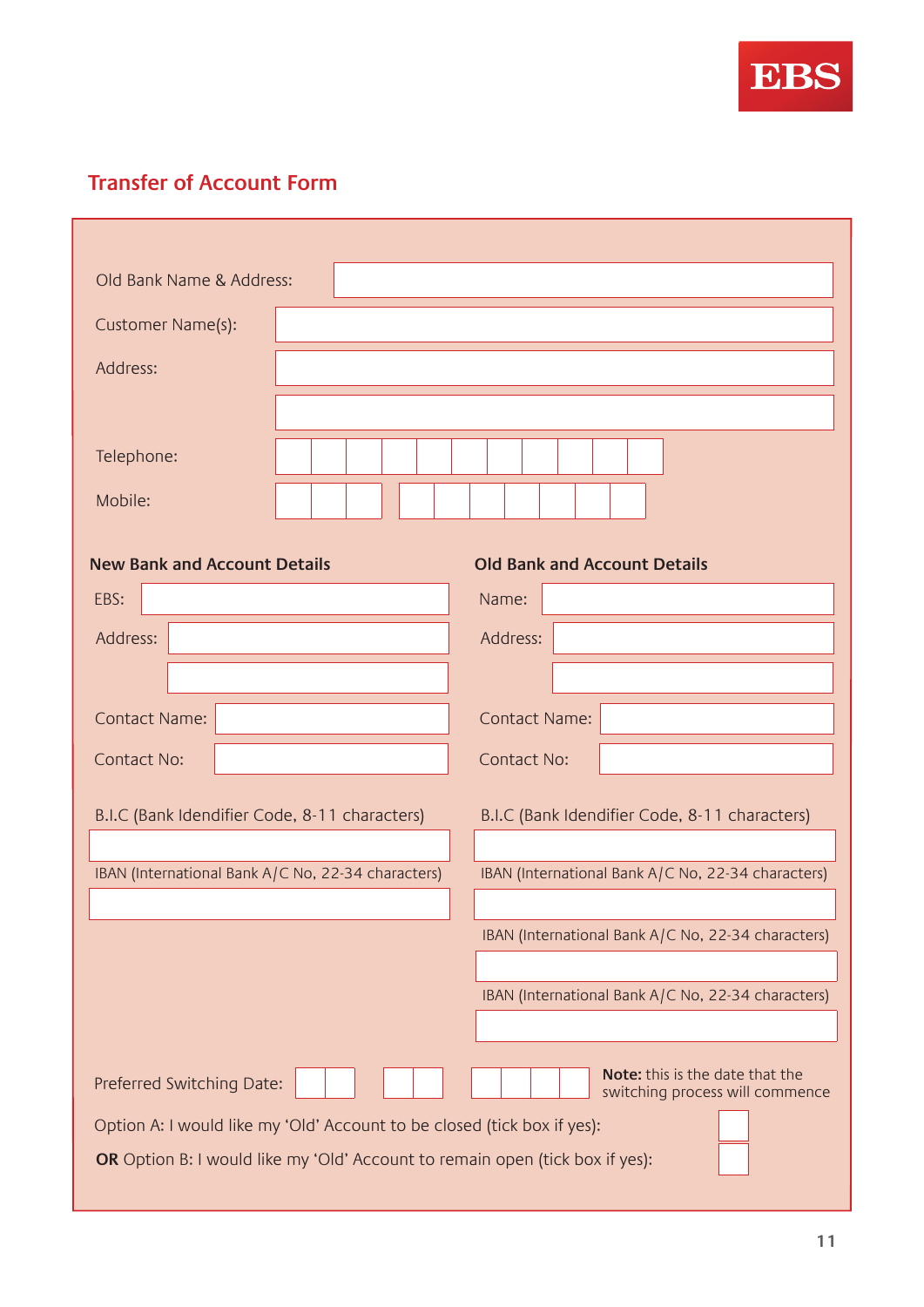# **Transfer of Account Form**

#### **To: The Manager, 'Old Bank'**

- 1. I/We hereby request and authorise you to prepare and supply to EBS and to me/us a schedule of active Direct Debit instruction details (excluding non domestic SEPA Direct Debits) and active Standing Order details ('the Schedule') held by you in relation to each of my/our Account(s) at your branch as listed above. Please send this schedule to The Account Switching Unit, 6<sup>th</sup> Floor, 1 Adelaide Road, Dublin 2 and send a copy to me/us at the above address.
- 2.1 If I/we have indicated above by ticking the box for Option A that I/we would like my/our 'Old' Account to be closed, then;

a. Please transfer the remaining balance of my/our Account(s) to EBS (and to the Account thereat) as listed above as soon as all other normal procedures for account switching are completed. Once this switch is completed, I/we instruct you to close my/our Account(s) in your bank.

b. I/We will destroy and return cards and return cheque books on the 'Old' Account(s) directly to the 'Old' Bank.

c. If the balance is overdrawn, I/we hereby request you to seek clearance for the said balance against EBS before transferring the balance in the usual manner to EBS for my/our Account.

d. I/We understand that you will redirect any ATM/debit card transactions presented on my/our 'Old' Account(s), after it has been closed, to my/our EBS Account(s).

e. I/We acknowledge that cheques, active Direct Debits and other items which are presented for payment on the 'Old' Account(s) after the date of transfer will be returned unpaid.

2.2 If I/we have indicated above by ticking the box for Option B that I/we would like my/our 'Old' Account to remain open then I/we understand that my/our account balance will remain in the Account(s) held by 'Old' Bank and my/our active Direct Debits and Standing Orders will switch to my/our new Account with EBS.

Please notify the originators of all active Direct Debits on the Schedule of the details of the above transfer and my new Account details as soon as practicable following receipt of this request. I/We understand that I/we must personally contact SEPA originator(s) outside of the Republic of Ireland and arrange to transfer the non domestic SEPA Direct Debit(s) to my new EBS Account.

| Customer Signature(s): |  |  |  |  |  |
|------------------------|--|--|--|--|--|
| Date:                  |  |  |  |  |  |

#### **To: The Manager, EBS**

- 1. On receipt of the Schedule as described above, I/we authorise you to pay active Direct Debits and Standing Orders as so listed in the Schedule from my/our Account(s) with your branch as listed above (and in accordance with the bank mandate applicable to that Account). I/We will inform you in writing if I/we wish to amend or cancel any part of this instruction.
- 2. If I/we have indicated that I/we wish my 'Old' Account to be closed then; I/We request and authorise you to apply and pay any ATM/debit card transactions redirected to you from my/our "Old" Bank, to my/our new Account(s) in accordance with the Terms and Conditions applying to my/our Account(s).

| Customer Signature(s): |  |  |  |  |  |  |  |  |  |  |
|------------------------|--|--|--|--|--|--|--|--|--|--|
| Date:                  |  |  |  |  |  |  |  |  |  |  |

**Note:** Any card(s) held on the 'Old' Bank Account must be cut in two and returned directly with any cheque book(s) to the 'Old' Bank if Option A is chosen.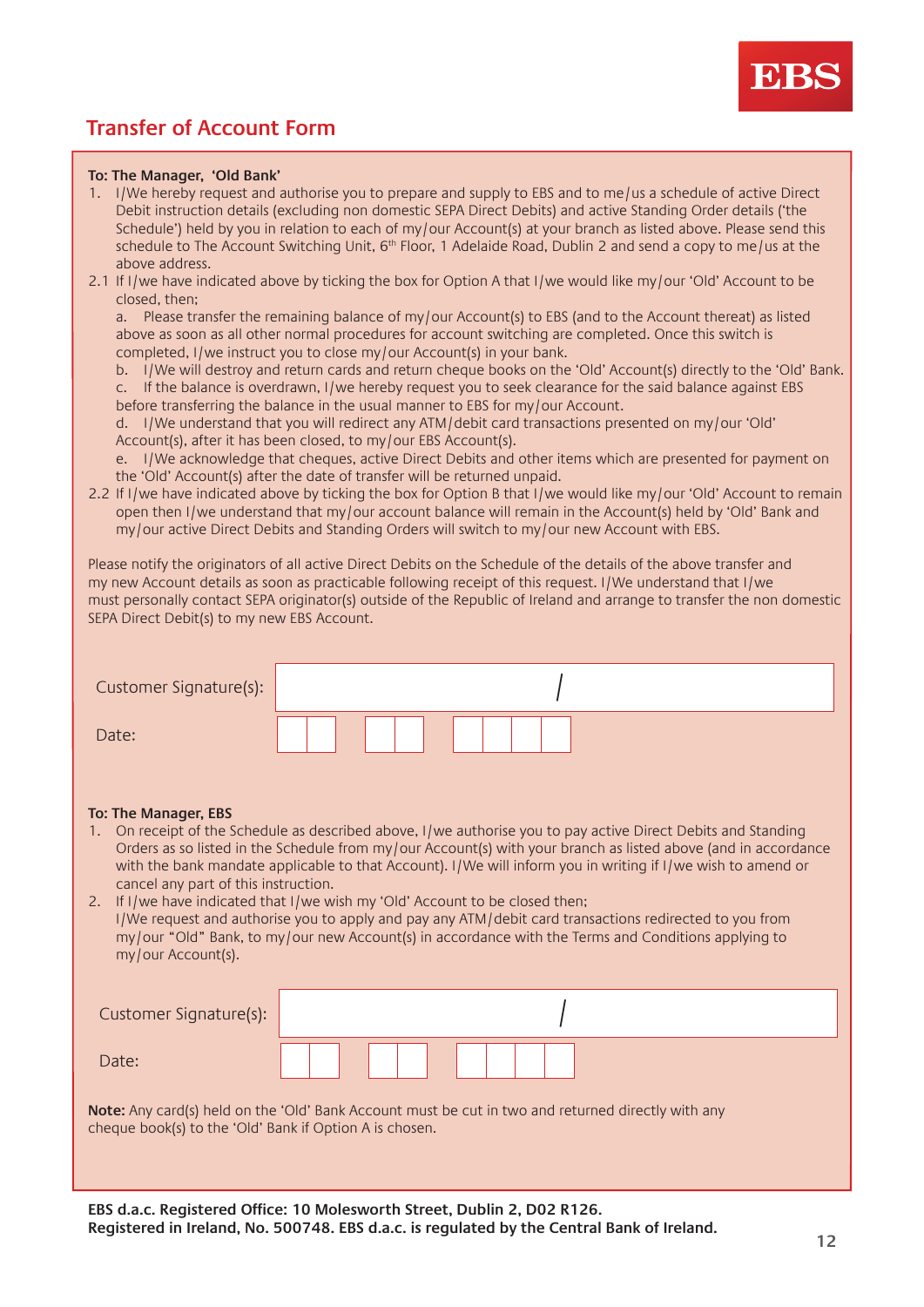

# **Letter to inform your employer of your new account details for salary payment**

| To: The Accounts/Payroll Department |                                                                                           |
|-------------------------------------|-------------------------------------------------------------------------------------------|
| Company Name:                       |                                                                                           |
| <b>Customer Address:</b>            |                                                                                           |
|                                     |                                                                                           |
| Name:                               |                                                                                           |
| Staff Number (if applicable):       |                                                                                           |
| Your home address:                  |                                                                                           |
|                                     |                                                                                           |
| Date:                               |                                                                                           |
| Dear Sir/Madam,                     |                                                                                           |
|                                     |                                                                                           |
| detailed below:                     | Please arrange for my salary to be paid to my new bank account, with immediate effect, as |
| <b>Bank Name:</b>                   |                                                                                           |
| <b>Branch Address:</b>              |                                                                                           |
| IBAN:                               |                                                                                           |
| BIC:                                |                                                                                           |
| Name of account holder:             |                                                                                           |
| Thank you for your help             |                                                                                           |
| Your signature:                     |                                                                                           |

**EBS d.a.c. Registered Office: 10 Molesworth Street, Dublin 2, D02 R126. Registered in Ireland, No. 500748. EBS d.a.c. is regulated by the Central Bank of Ireland.**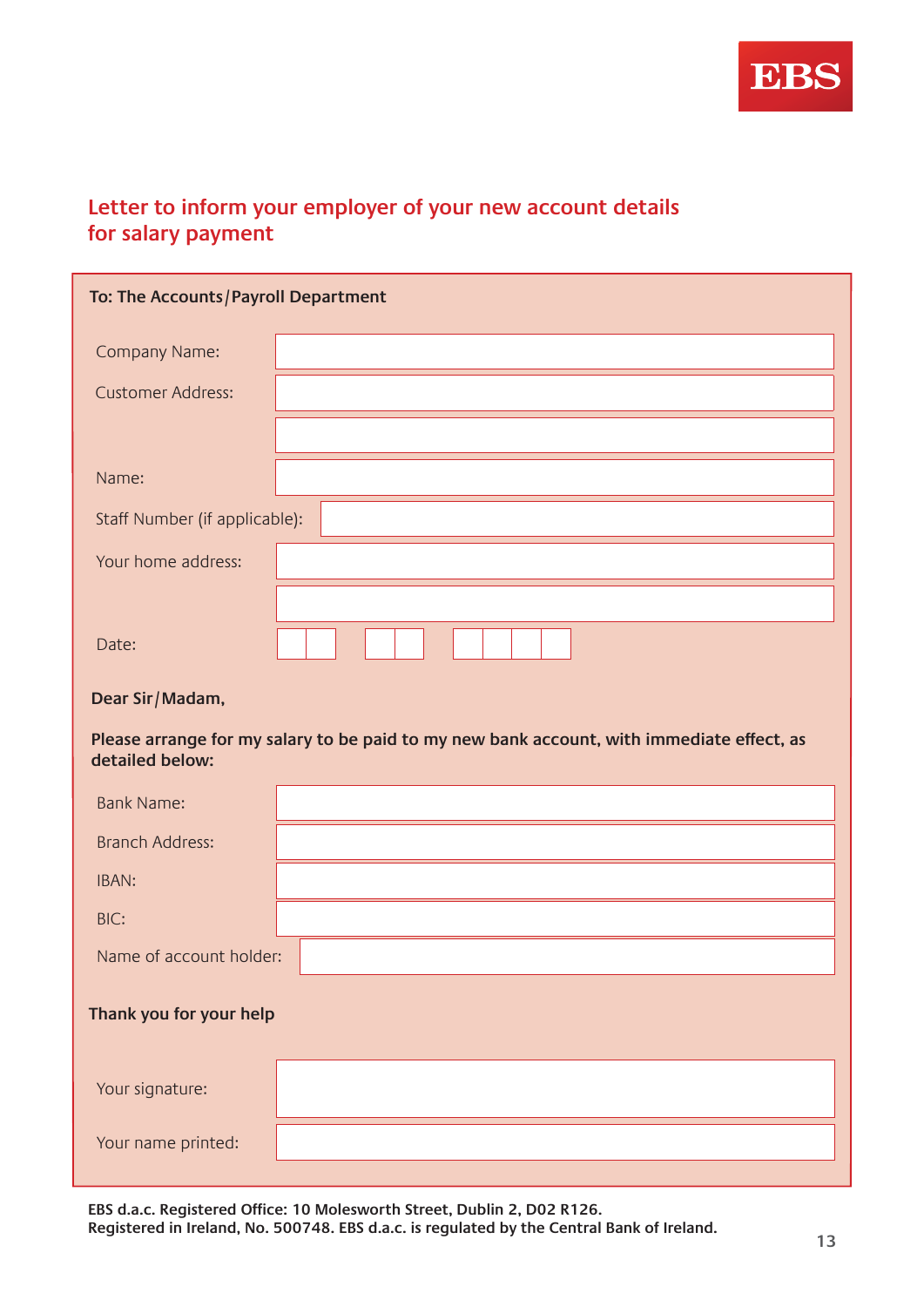

# **Letter to other credit transfer sources of your new account details for payments (photocopy if necessary)**

| Company Name:                                    |                                                                                          |
|--------------------------------------------------|------------------------------------------------------------------------------------------|
| <b>Customer Address:</b>                         |                                                                                          |
|                                                  |                                                                                          |
| Reference Number (if applicable):                |                                                                                          |
| Date:                                            |                                                                                          |
|                                                  |                                                                                          |
| <b>Request to Credit Payments to New Account</b> |                                                                                          |
| Dear Sir/Madam,                                  | Please arrange for my/our payments to be paid to my/our new bank account, with immediate |
| effect, as detailed below:                       |                                                                                          |
| <b>Bank Name:</b>                                |                                                                                          |
| <b>Branch Address:</b>                           |                                                                                          |
| IBAN:                                            |                                                                                          |
| BIC:                                             |                                                                                          |
| Name of account holder(s):                       |                                                                                          |
| Thank you for your help                          |                                                                                          |
|                                                  |                                                                                          |
|                                                  |                                                                                          |
| Your signature(s):                               |                                                                                          |
| Your name(s) printed:                            |                                                                                          |
| Your address:                                    |                                                                                          |
|                                                  |                                                                                          |
|                                                  |                                                                                          |

**EBS d.a.c. Registered Office: 10 Molesworth Street, Dublin 2, D02 R126. Registered in Ireland, No. 500748. EBS d.a.c. is regulated by the Central Bank of Ireland.**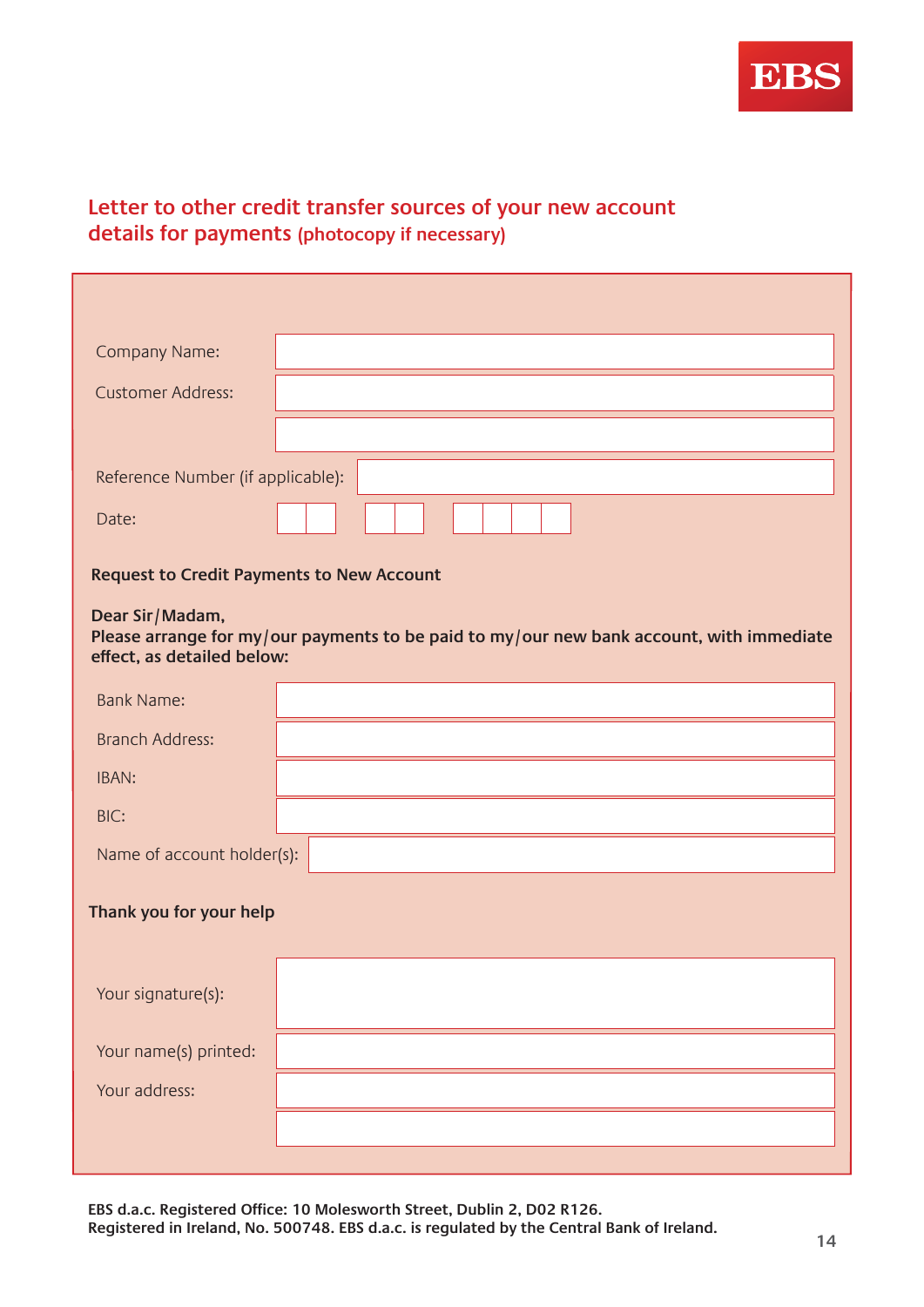# **GUIDE TO INTEREST RATES AND CHARGES**

### **1. EBS MoneyManager Interest Rates**

The Debit Balance Interest Rate on the EBS MoneyManager Account is 3% per annum above the Mortgage Standard Variable Rate. Debit Balance Interest is accrued on debit balances on a daily basis and is debited on a quarterly basis. When a debit balance occurs on your account, an additional charge will be debited from your account – please see Debit Balance Charge in the table below.

### **2. EBS MoneyManager Charges**

Applicable Charges are set out in the table below. Charges will be debited at the times specified in the table below.

Non-Euro Transactions – The relevant transaction amount will be converted into Euro at the applicable Mastercard exchange rate on the date the transaction is debited from your account. A conversion charge will also apply – please see table of Charges below.

### **Charges applicable to MoneyManager Accounts**

**Government Stamp Duty will be charged at a rate of €0.12 per ATM transaction. Government Stamp Duty only applies to ATM transactions carried out within Ireland (excluding Northern Ireland). This charge is capped at €2.50 if you only use your debit card for ATM transactions and capped at €5 if you use your debit card for both purchases and ATM transactions. Government Stamp Duty on debit cards is applied in January for the previous year. Government Stamp Duty of €0.50 is payable in respect of cheque withdrawals.**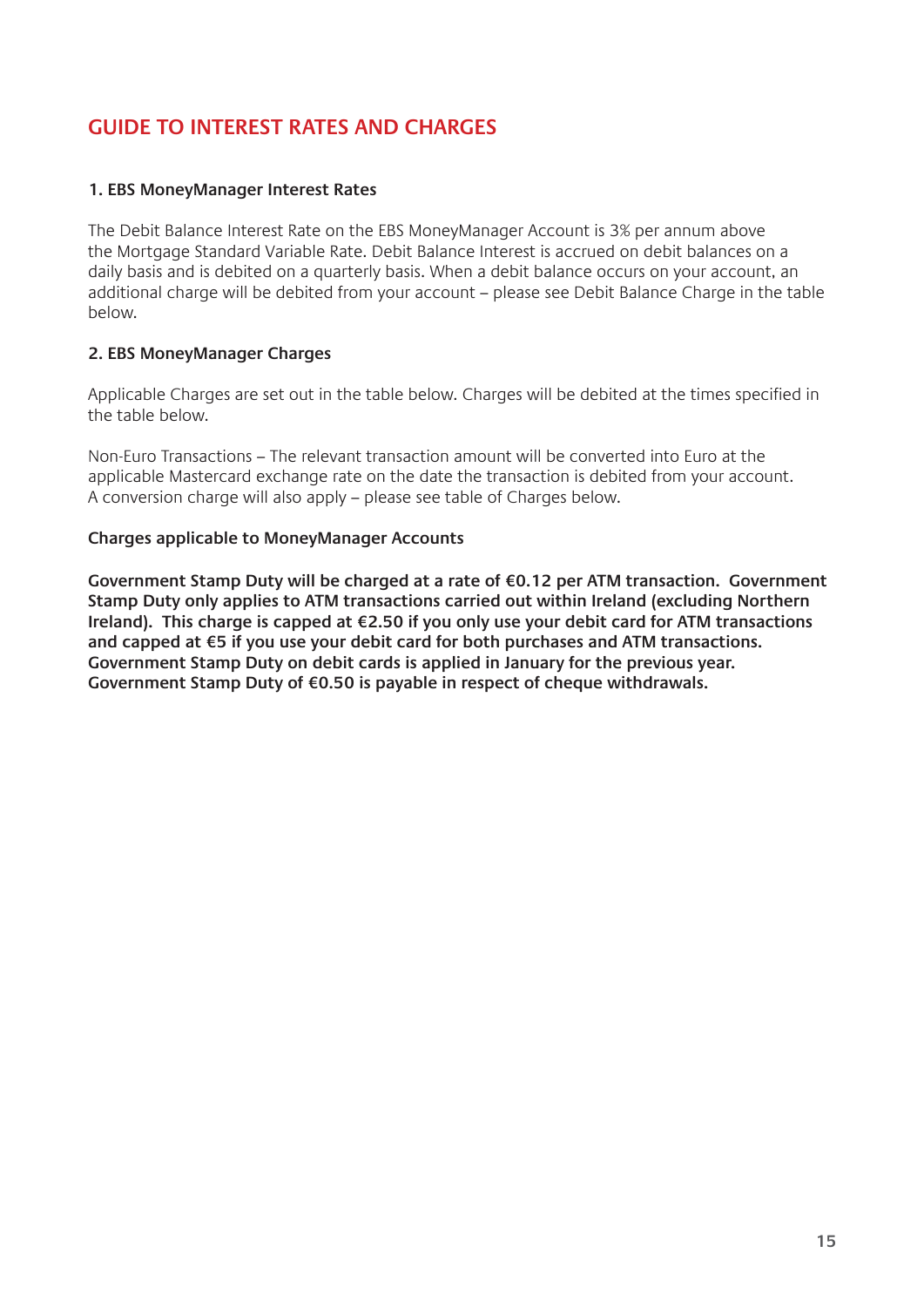### **Charges:**

| <b>Description</b>                                                                                                                         | <b>Amount</b>                                                                                                                               | <b>When Debited</b>                                                                                   |
|--------------------------------------------------------------------------------------------------------------------------------------------|---------------------------------------------------------------------------------------------------------------------------------------------|-------------------------------------------------------------------------------------------------------|
| Non euro-denominated ATM<br>withdrawal                                                                                                     | 1% of the amount of the<br>withdrawal (minimum $£1.91$ ,<br>maximum €6.00). The Mastercard<br>Exchange Rate will apply                      | Same day at end of Working Day                                                                        |
| Using a debit card for purchases<br>in foreign currency including a<br>non euro-denominated Cashback<br>Transaction                        | 1% of the amount of the<br>transaction (minimum €0.30,<br>maximum €6.00). The Mastercard<br>Exchange Rate will apply                        | Same day at end of Working Day                                                                        |
| Stamp duty on EBS Cheque<br>(Government Charge)                                                                                            | Applicable Government Stamp<br>Duty per EBS Cheque                                                                                          | Same day at end of Working Day                                                                        |
| Stamp duty on Card (Government<br>Charge)                                                                                                  | Applicable Government Stamp<br>Duty per Card. The amount<br>depends on whether you use your<br>Card at both an ATM and a Retail<br>Terminal | Annually in arrears                                                                                   |
| Unauthorised Overdraft Charge                                                                                                              | €5.00                                                                                                                                       | Will be debited on the same day<br>as a Debit Balance occurs on your<br>Account at end of Working Day |
| Debit Balance Interest Rate                                                                                                                | 3% per annum above the EBS<br>Mortgage Standard Variable Rate<br>(as displayed in EBS offices)                                              | Quarterly                                                                                             |
| Unpaid cheque<br>(a cheque that is lodged to your<br>Account and returned "unpaid"<br>due to the cheque failing to clear)                  | €4.44                                                                                                                                       | Same day at end of Working Day                                                                        |
| Unpaid Direct Debit<br>(a Direct Debit presented on your<br>Account and returned "unpaid"<br>due to insufficient funds in your<br>Account) | €6.35                                                                                                                                       | Same day at end of Working Day                                                                        |

### **Complaints :**

If you are not happy with our switching service , you have the right to complain and you may do so by writing to our Customer Support Team, EBS d.a.c., 10 Molesworth Street, Dublin 2, D02 R126.

If you make a complaint and are not satisfied with our final response you may take your complaint to the Financial Services Ombudsman, 3rd Floor, Lincoln House, Lincoln Place, Dublin 2.

**Terms and Conditions apply. The information above is correct as at 12 October 2018 and is subject to change. For further information on EBS MoneyManager interest rates and fees and charges, please see the EBS MoneyManager Terms and Conditions available from any EBS office, on our website www.ebs.ie or by phoning 0818 654 322.**